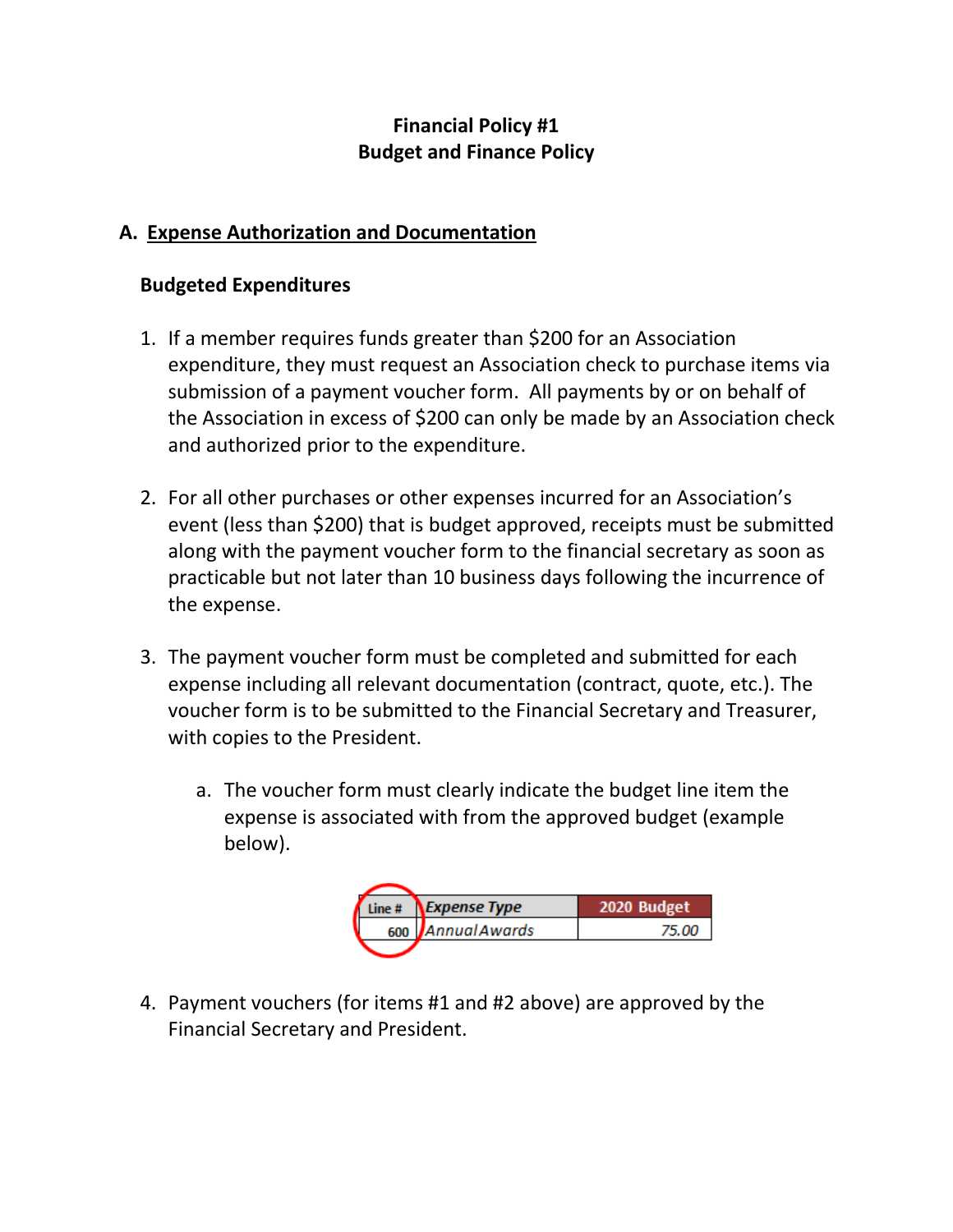- a. Within 10 business days of submission, the Financial Secretary and/or President shall perform the following:
	- i. Email Treasurer authorizing payment to be made
	- ii. Email Requestor (with copy to the Budget and Finance Chair) indicating the request has been denied, or requesting additional information before approval

## **Unbudgeted Expenditures**

- 1. An approved payment request form must be obtained before any person may incur an unbudgeted expense. The request should be completed with all pertinent information and receive approval or rejection from the sport committee chair as well as the budget chair if under \$200.00. Expenses or purchases over \$200 must also receive the approval of the the Association's Board of Directors (" the Board") prior to purchase or occurrence of the expense.
- 2. The budget of either the Association or that of any of the Association's Sport or Administrative Committees may not be exceeded without prior approval of the Board.
- 3. Unapproved items will not be reimbursed by the Association.
- 4. Association expenses should be paid via the Association's payment methods. Members should not be purchasing items over \$200 for the Association with personal funds or credit cards.
- 5. Check requests for vendor payments must be made for direct payment to the vendor. No payment will be made to a vendor unless an invoice has been received. If online payment is required, please provide all the necessary information to the Treasurer for payment.
- 6. All amendments or other changes to, or reallocations within a Board approved budget shall require the approval of the Board.